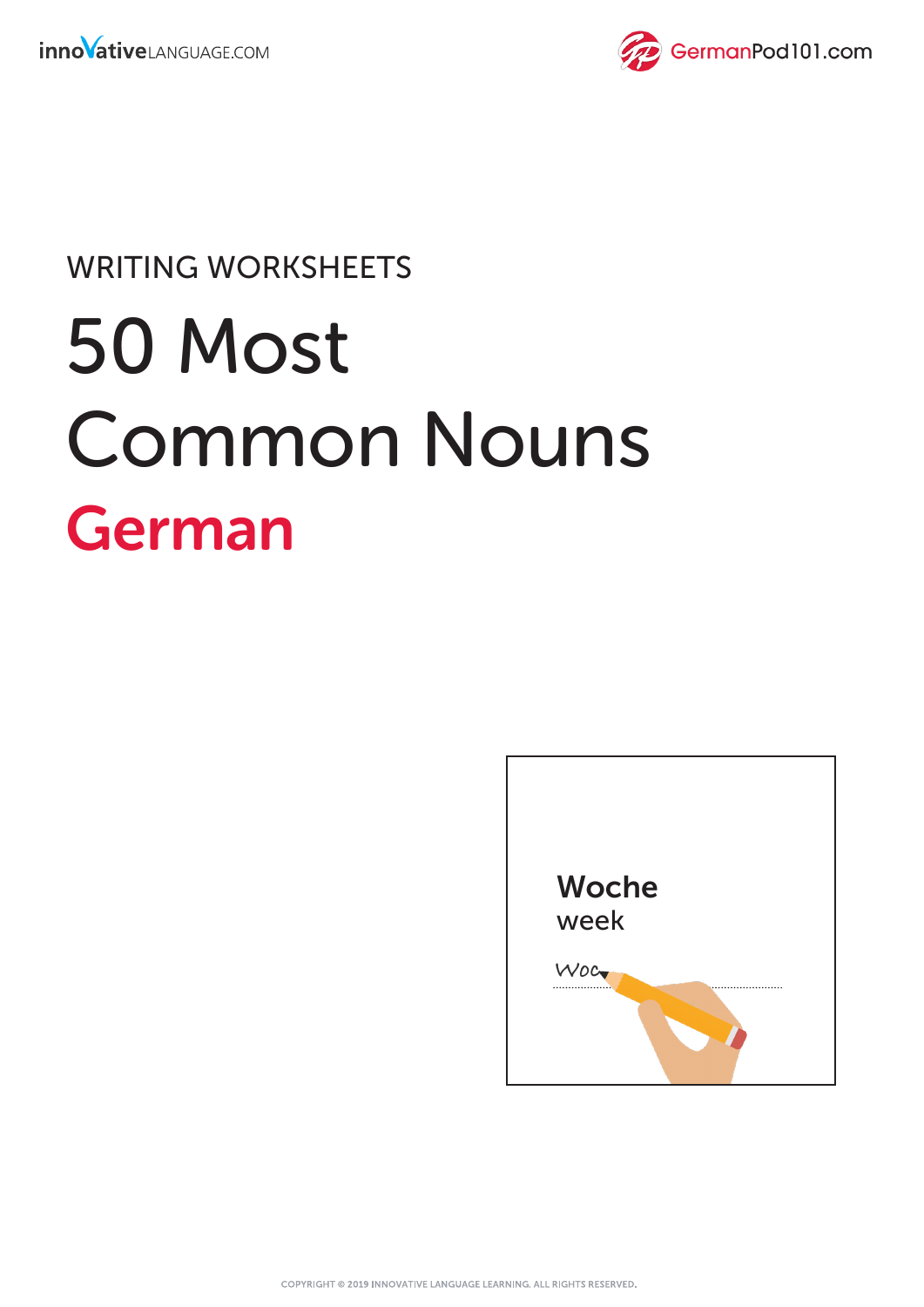

| Woche          | <b>Tee</b>         | Schweinefleisch   |
|----------------|--------------------|-------------------|
| week           | tea                | pork              |
| Jahr           | <b>Mutter</b>      | Hühnchen          |
| year           | mother             | chicken           |
| <b>Sekunde</b> | Vater              | <b>Küche</b>      |
| second         | father             | kitchen           |
| <b>Stunde</b>  | Ehemann            | <b>Badezimmer</b> |
| hour           | husband            | bathroom          |
| <b>Minute</b>  | <b>Ehefrau</b>     | Computer          |
| minute         | wife               | computer          |
| <b>Wasser</b>  | Sohn               | <b>Bett</b>       |
| water          | son                | bed               |
| <b>Kaffee</b>  | <b>Tochter</b>     | Sofa              |
| coffee         | daughter           | sofa              |
| <b>Bier</b>    | <b>Fisch</b>       | Krankenschwester  |
| beer           | fish               | nurse             |
| <b>Eis</b>     | <b>Rindfleisch</b> | <b>Hotel</b>      |
| ice            | beef               | hotel             |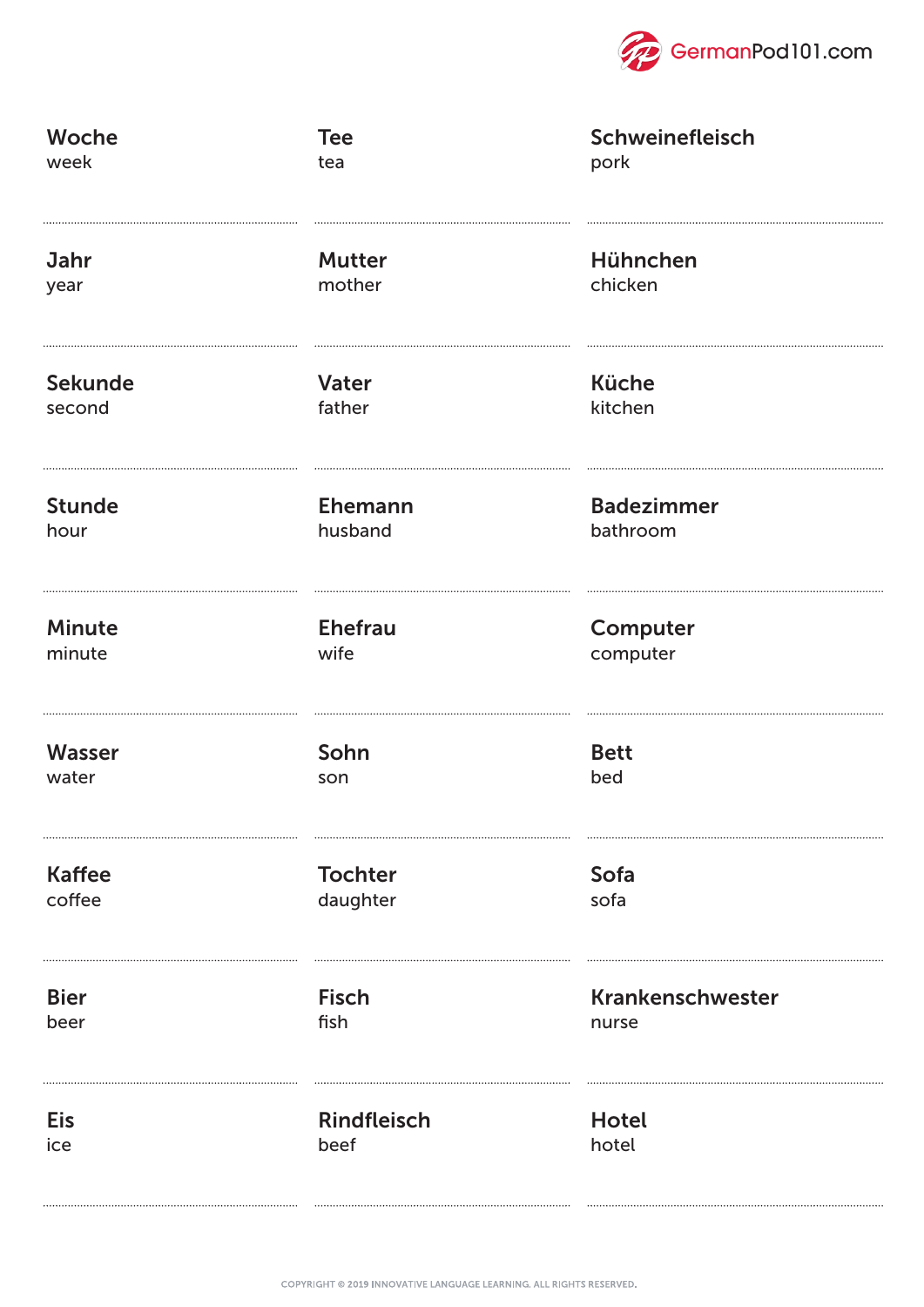

| <b>Frau</b>          | <b>Kopf</b>             | <b>Erwachsene</b> |
|----------------------|-------------------------|-------------------|
| woman                | head                    | adult             |
| Mann                 | Regen                   | Mädchen           |
| man                  | rain                    | girl              |
| Freundin             | <b>Schnee</b>           | Junge             |
| girlfriend           | snow                    | boy               |
| <b>Freund</b>        | <b>Wolke</b>            | <b>Fernseher</b>  |
| boyfriend            | cloud                   | television        |
| <b>Kind</b>          | <b>Schuh</b>            | Handy             |
| child                | shoe                    | cell phone        |
| Lehrerin<br>teacher  | Hemd<br>shirt           |                   |
| heute<br>today       | <b>Socke</b><br>sock    |                   |
| morgen<br>tomorrow   | Hose<br>pants           |                   |
| gestern<br>yesterday | <b>Freund</b><br>friend |                   |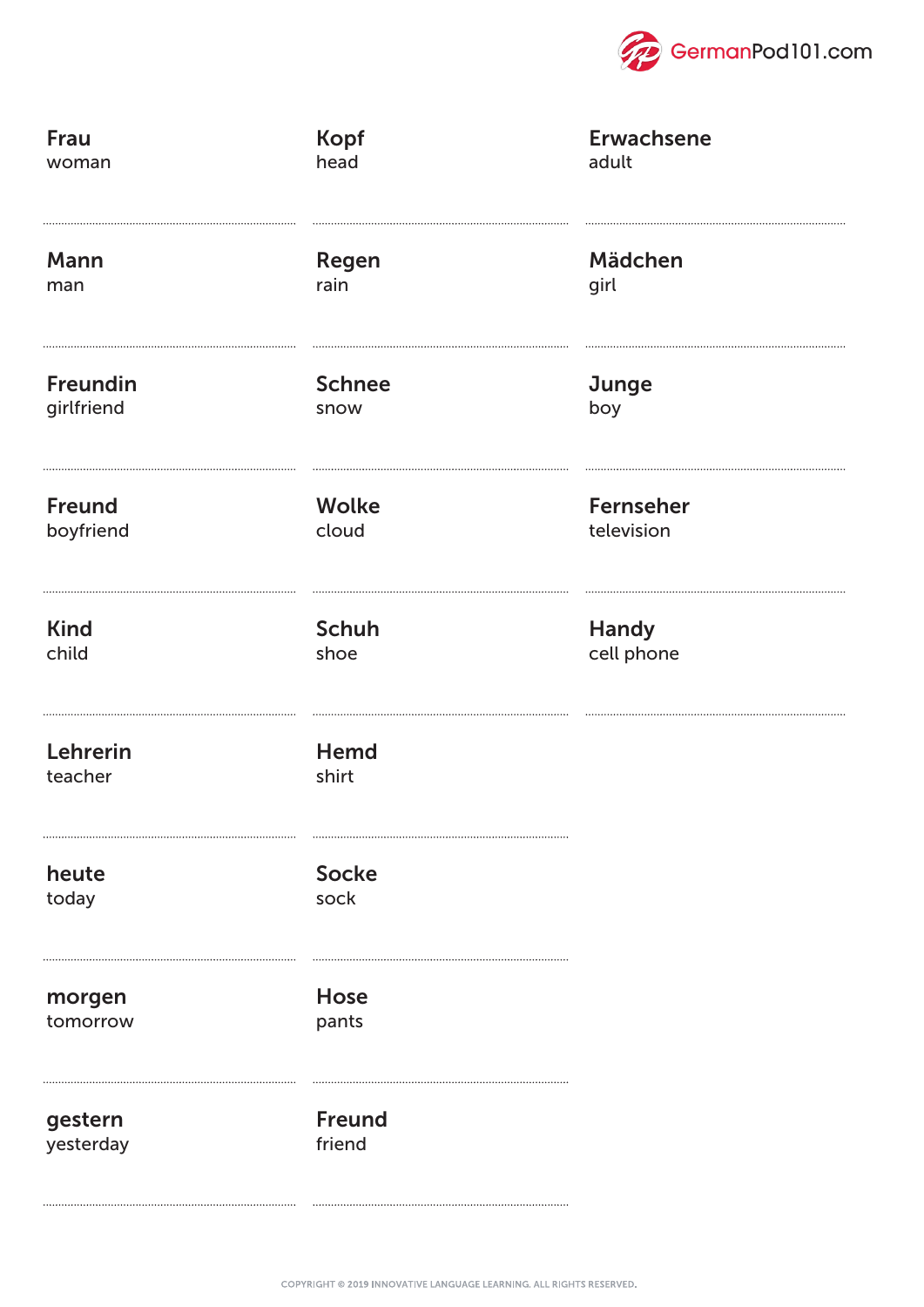

| Woche          | <b>Tee</b>         | Schweinefleisch   |
|----------------|--------------------|-------------------|
| Jahr           | <b>Mutter</b>      | Hühnchen          |
| <b>Sekunde</b> | Vater              | <b>Küche</b>      |
| <b>Stunde</b>  | Ehemann            | <b>Badezimmer</b> |
| <b>Minute</b>  | <b>Ehefrau</b>     | Computer          |
| <b>Wasser</b>  | Sohn               | <b>Bett</b>       |
| <b>Kaffee</b>  | <b>Tochter</b>     | Sofa              |
| <b>Bier</b>    | <b>Fisch</b>       | Krankenschwester  |
| <b>Eis</b>     | <b>Rindfleisch</b> | <b>Hotel</b>      |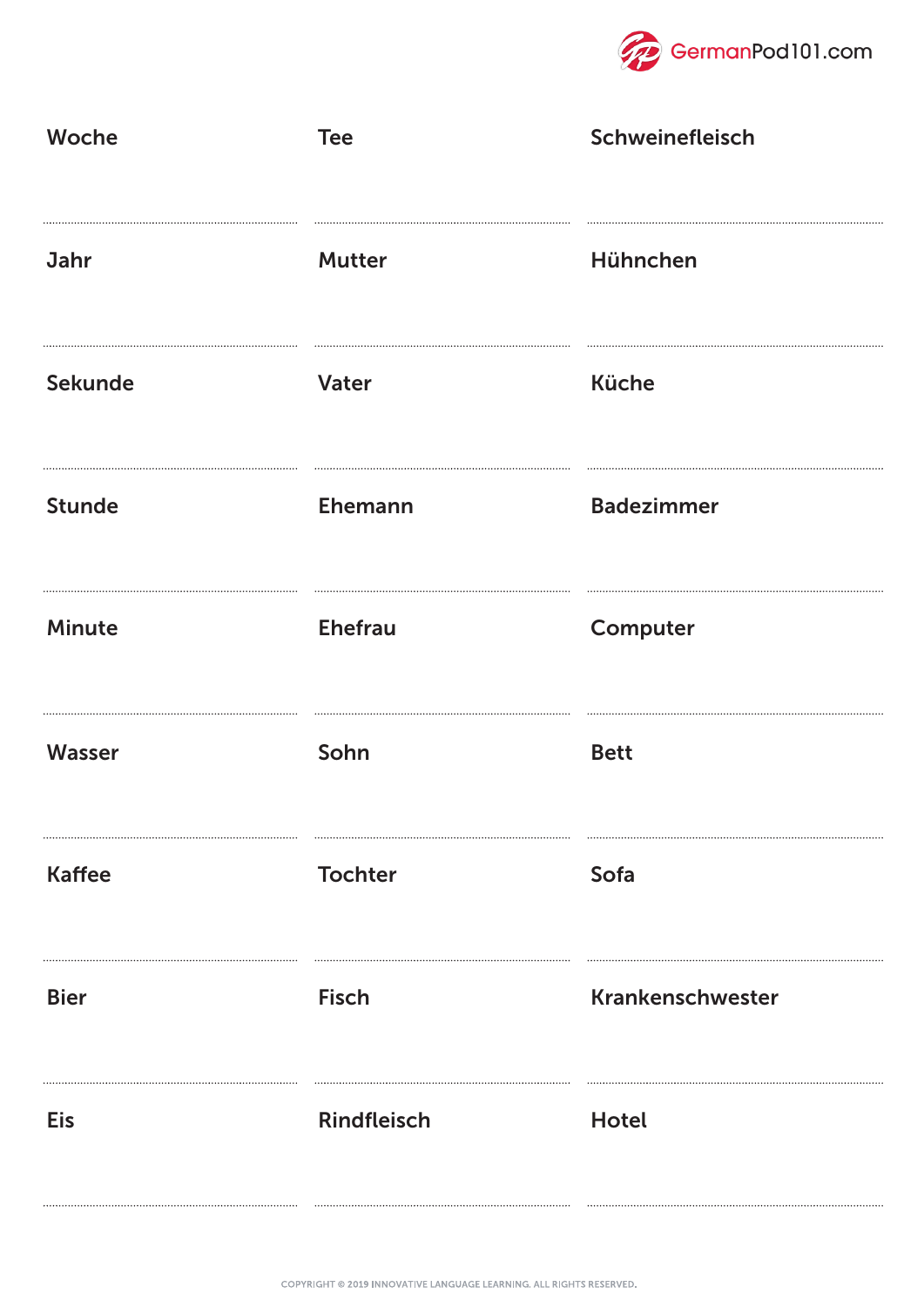

| <b>Frau</b> | <b>Kopf</b>   | <b>Erwachsene</b> |
|-------------|---------------|-------------------|
| Mann        | Regen         | Mädchen           |
| Freundin    | <b>Schnee</b> | Junge             |
| Freund      | <b>Wolke</b>  | Fernseher         |
| <b>Kind</b> | Schuh         | <b>Handy</b>      |
| Lehrerin    | Hemd          |                   |
| heute       | <b>Socke</b>  |                   |
| morgen      | Hose          |                   |
| gestern     | <b>Freund</b> |                   |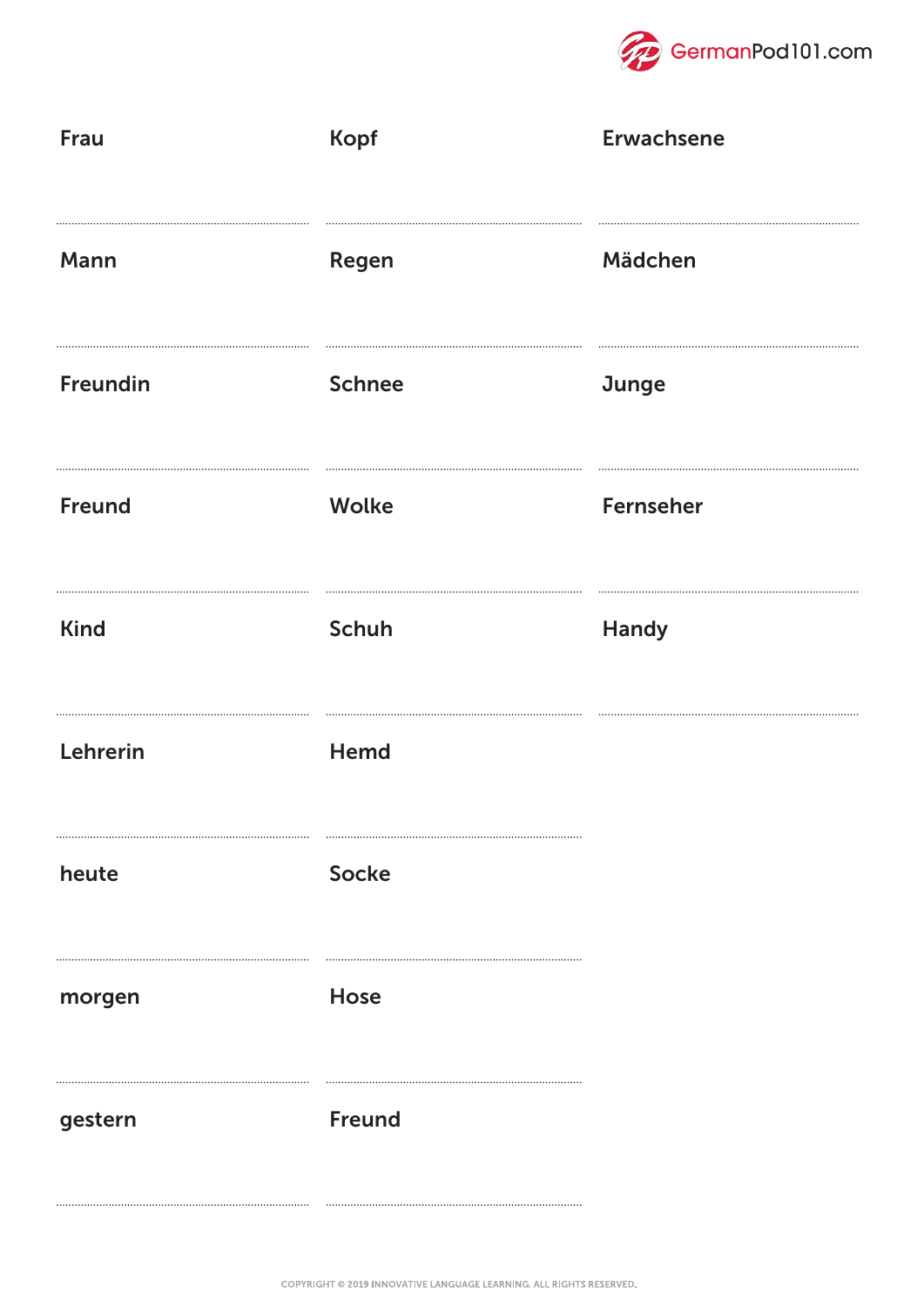

| week   | tea      | pork     |
|--------|----------|----------|
| year   | mother   | chicken  |
| second | father   | kitchen  |
| hour   | husband  | bathroom |
| minute | wife     | computer |
| water  | son      | bed      |
| coffee | daughter | sofa     |
| beer   | fish     | nurse    |
| ice    | beef     | hotel    |